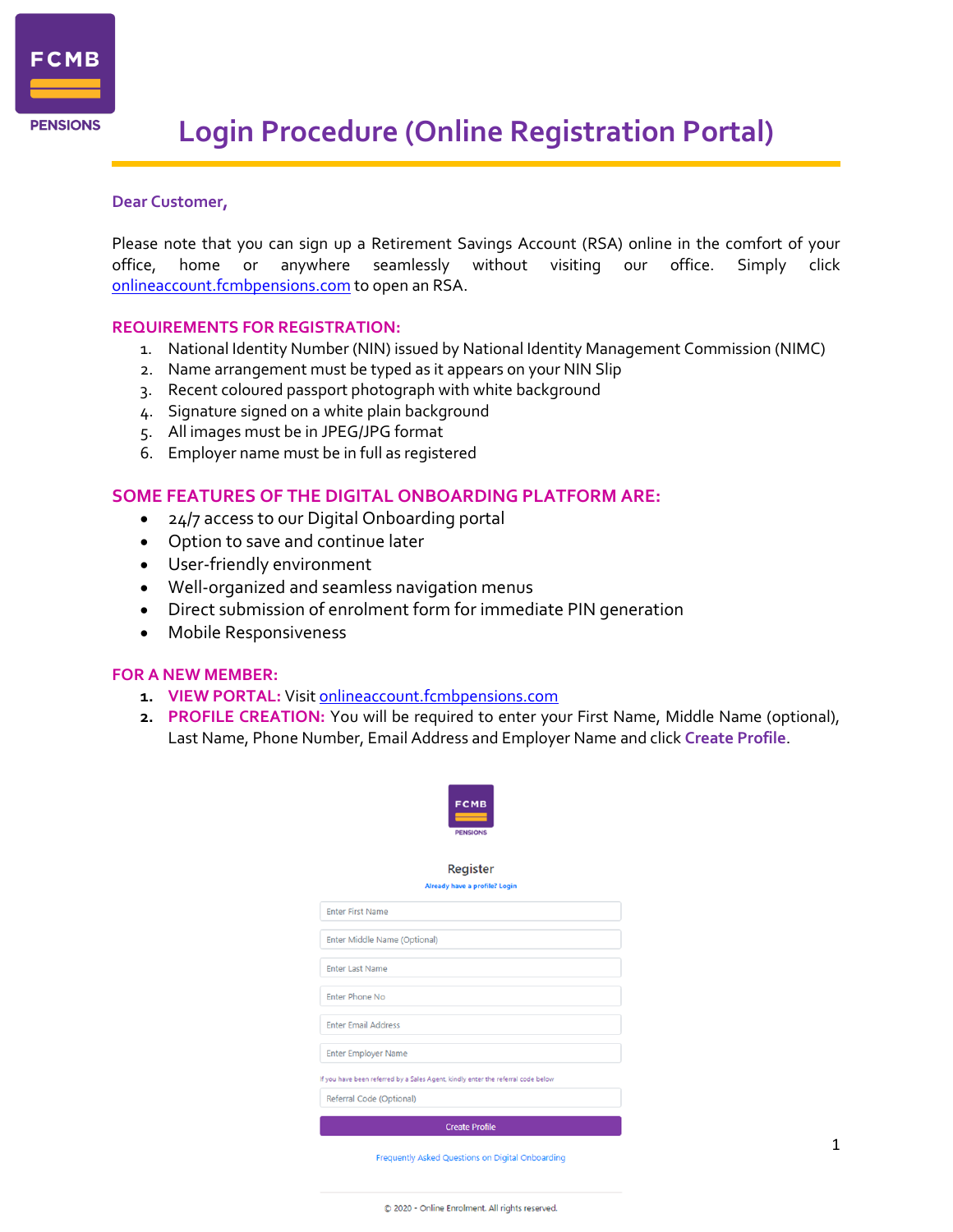**3. PROFILE ACTIVATION:** Enter the Activation Code sent to you via email and click **Continue**.



# **Online Enrolment - Profile Activation**

A profile activation code has been sent to your email and mobile phone. Kindly enter the code below and click the button to set your profile password. **Enter Profile Activation Code** Continue Back to Register | Proceed to Login

© 2020 - Online Enrolment. All rights reserved.

**4. PROFILE ACTIVATION (PASSWORD CREATION):** Enter your intended profile password, confirm profile password and click **Set Password – must consist a minimum of 6 characters.**



# **Online Enrolment - Profile Activation**

#### Choose your password

**Enter Profile Password** 

Minimum of 6 characters. Must contain at least 1 capital letter, 1 small letter and 1 special character.

Confirm Profile Password

**Set Password** 

Back to Register | Proceed to Login

© 2020 - Online Enrolment. All rights reserved.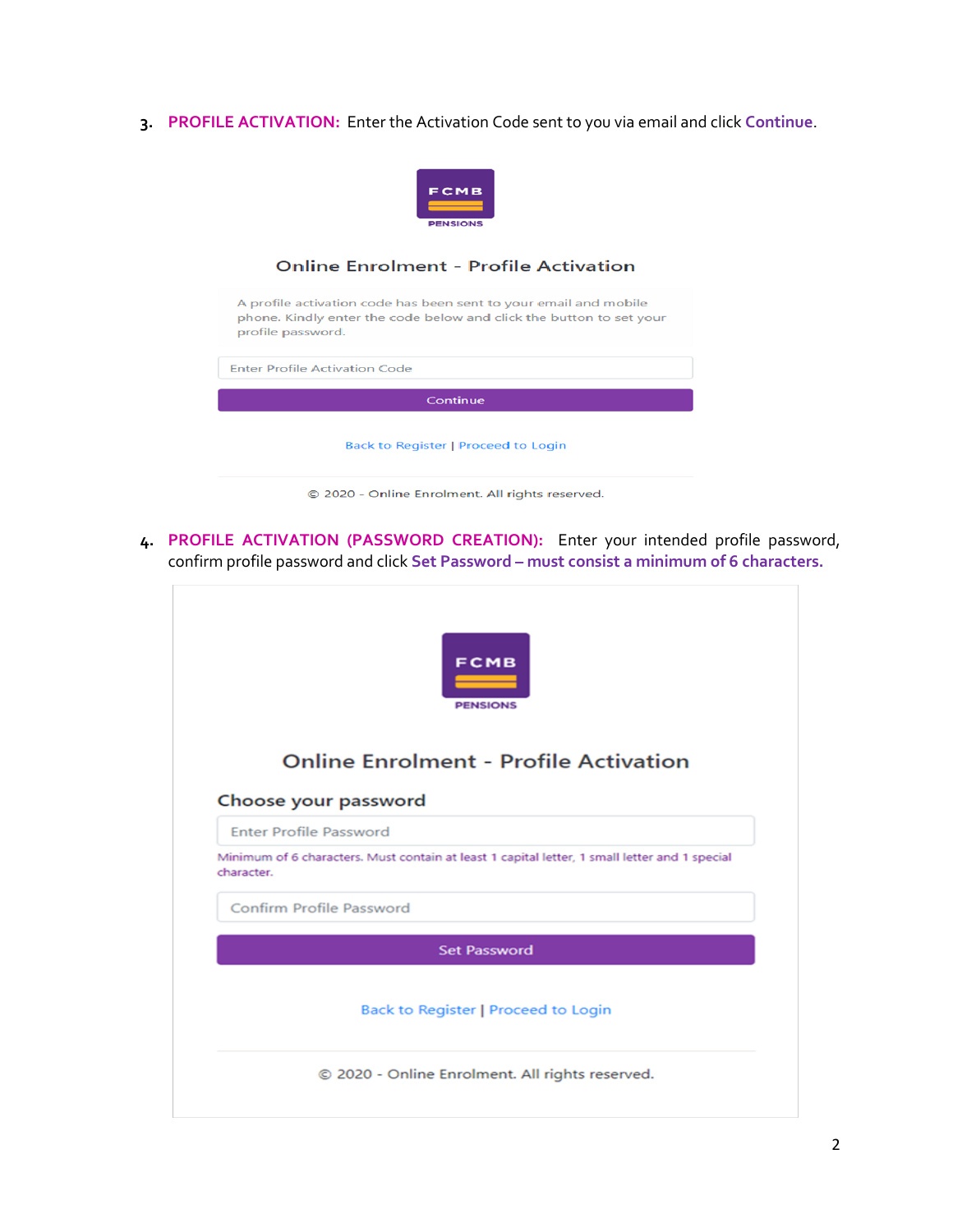**5. LOGIN:** Enter email address, password and click **Login**



# **Online Enrolment - Login**

**Create an Account!** 

| Password |
|----------|
|          |

**Enter Email Address** 

Having problem signing in? Recover your password

© 2020 - Online Enrolment. All rights reserved.

Login

- **6. DATA ENTRY:** After successful login, enter the following;
	- Bio Data, click Save & Proceed
	- Residential Address, click Save & Proceed
	- Employment Record, click Save & Proceed
	- Next of KIN, click Save & Continue
	- Upload Biometrics, click Save & Continue (**Passport Photograph and Signature on white background – JPEG Format**)
	- Attestation, you may want to review your details or proceed to submit your application, click the **Consent** option and **Submit Application**

|                                                                                                                       | . Indicates Mandatory  Indicates Conditional Mandatory |
|-----------------------------------------------------------------------------------------------------------------------|--------------------------------------------------------|
|                                                                                                                       |                                                        |
| <b>Bio Data</b>                                                                                                       |                                                        |
| Referral Code (if you have been referred by a sales agent, kindly enter the referred code below, otherwise, proceed)) |                                                        |
|                                                                                                                       |                                                        |
| * First Name                                                                                                          | Middle Name<br>Enter Middle Name (Optional)            |
|                                                                                                                       |                                                        |
| * Last Name                                                                                                           | <b>Maiden or Former Name</b>                           |
|                                                                                                                       | Enter Maiden or former Name                            |
| * Gender                                                                                                              | * Title                                                |
| [Select a Gender]                                                                                                     | $\mathbf{v}$<br>[Select a Title]                       |
| * Marital Status                                                                                                      | * Nationality                                          |
| [Select a Marital Status]                                                                                             | $\mathbf{v}$                                           |
| ** State of Origin                                                                                                    | ** Local Government Area of Origin                     |
| [Select a state]                                                                                                      | ▼<br>[No state found for the selected state]           |
| * Place of Birth                                                                                                      | <b>Bank Verification Number (BVN)</b>                  |
| City where you were born                                                                                              | Enter BVN (Optional)                                   |
| * National Identification Number (NIN)                                                                                | * Date of Birth (YYYY-MM-DD)                           |
| <b>Enter NIN</b>                                                                                                      |                                                        |
|                                                                                                                       |                                                        |
|                                                                                                                       |                                                        |
|                                                                                                                       | Save & Proceed                                         |
|                                                                                                                       |                                                        |
|                                                                                                                       | œ<br>۰                                                 |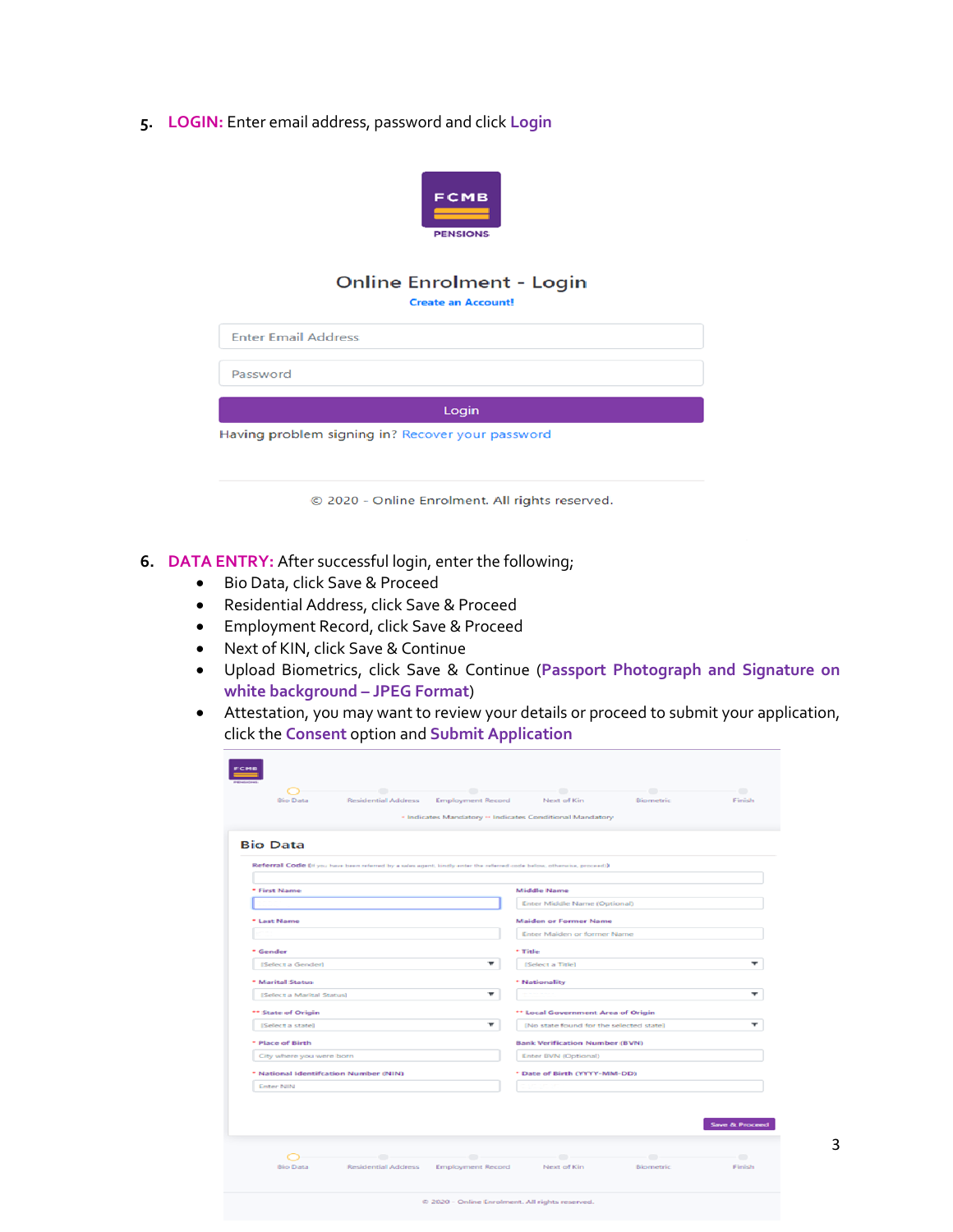**7. EDITING OF CAPTURED DETAILS:** to edit your details before the issuance of RSA PIN, you

would be required to follow the steps below;

- 1. Visit [onlineaccount.fcmbpensions.com](https://staffmail.fcmbpensions.com/owa/redir.aspx?C=f763b87323ce44e5bea23b147985eb3a&URL=http%3a%2f%2fonlineaccount.fcmbpensions.com)
- 2. Enter your email address and password

3. Navigate to FINISH section, select your preferred option for editing (**Edit Bio Data, Edit Residential Address, Edit Employment Record, Edit Next of Kin and Edit Biometric**)

- 4. Click save after updating
- 5. Click I consent
- 6. Click submit application

|  | <b>Review my Details</b><br>You may want to review you details or proceed to the attestation section below to submit your application.                                                                                                                                                                                                                                                                                                                                                                                   |  |  |
|--|--------------------------------------------------------------------------------------------------------------------------------------------------------------------------------------------------------------------------------------------------------------------------------------------------------------------------------------------------------------------------------------------------------------------------------------------------------------------------------------------------------------------------|--|--|
|  | <b>Edit Bio Data</b>                                                                                                                                                                                                                                                                                                                                                                                                                                                                                                     |  |  |
|  | <b>Edit Residential Address</b>                                                                                                                                                                                                                                                                                                                                                                                                                                                                                          |  |  |
|  | <b>Edit Employment Record</b>                                                                                                                                                                                                                                                                                                                                                                                                                                                                                            |  |  |
|  | Edit Next of Kin                                                                                                                                                                                                                                                                                                                                                                                                                                                                                                         |  |  |
|  | <b>Edit Biometric</b>                                                                                                                                                                                                                                                                                                                                                                                                                                                                                                    |  |  |
|  | <b>Attestation</b><br>I hereby certify that the information provided is correct. I further conscent and authorize the National Identity Management<br>Commission to release my NIN information (as may be required) to the National Pension Commission (PenCom), upon request by my<br>Pension Fund Administrator, for the maintenance and operation of my Retirement Savings Account. It is my understanding that<br>PenCom shall exercise due care to ensure that my information is secure and protected.<br>Sign on a |  |  |
|  | plain white<br>background<br>□I Consent                                                                                                                                                                                                                                                                                                                                                                                                                                                                                  |  |  |
|  | <b>Submit Application</b>                                                                                                                                                                                                                                                                                                                                                                                                                                                                                                |  |  |

# **8. FOR A RETURNING USER:**

**For a returning user (a member with existing Login Credentials)**

- 1. Visit <https://web.fcmbpensions.com/onlineenrollment/Account/Login>
- 2. Enter your email address and password then click **Login.**
- 3. Fill your Bio Data, Residential Address, Employment Record, Next of KIN, Upload Biometrics; Click the Consent option - (Passport photo with white background and signature in JPEG format).
- 4. Finish the application process by clicking **Submit Application**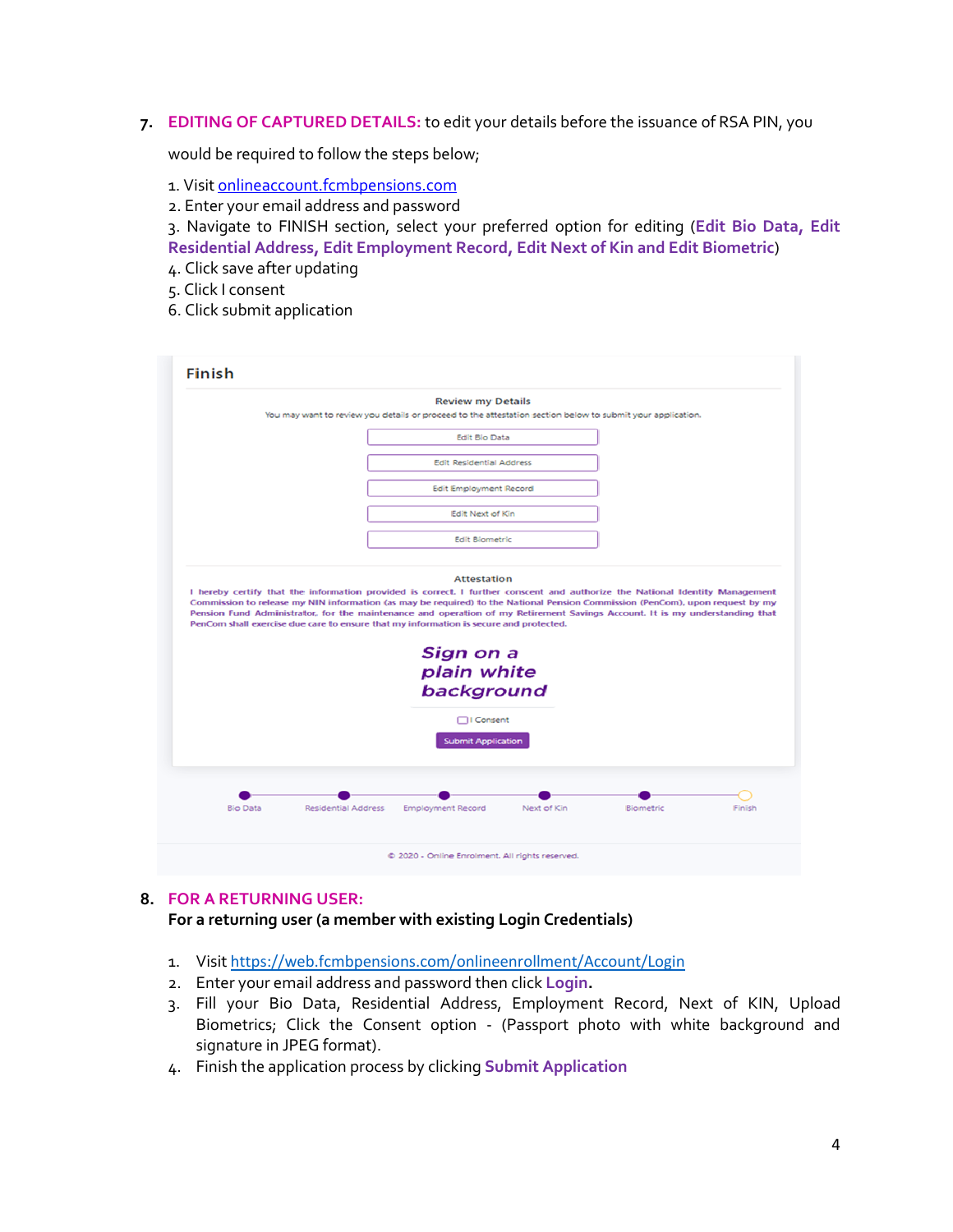# **PASSWORD RESET:**

- Visit<https://web.fcmbpensions.com/onlineenrollment/Account/RecoverPassword>
- Enter your registered email and click on **Continue**
- A password reset code will be sent to your email



# **Online Enrolment - Recover Password**

Enter Email Address... Continue Remember your login details? Login **Create an Account!** © 2020 - Online Enrolment. All rights reserved.

Enter the password reset code sent to your email and click **Continue**

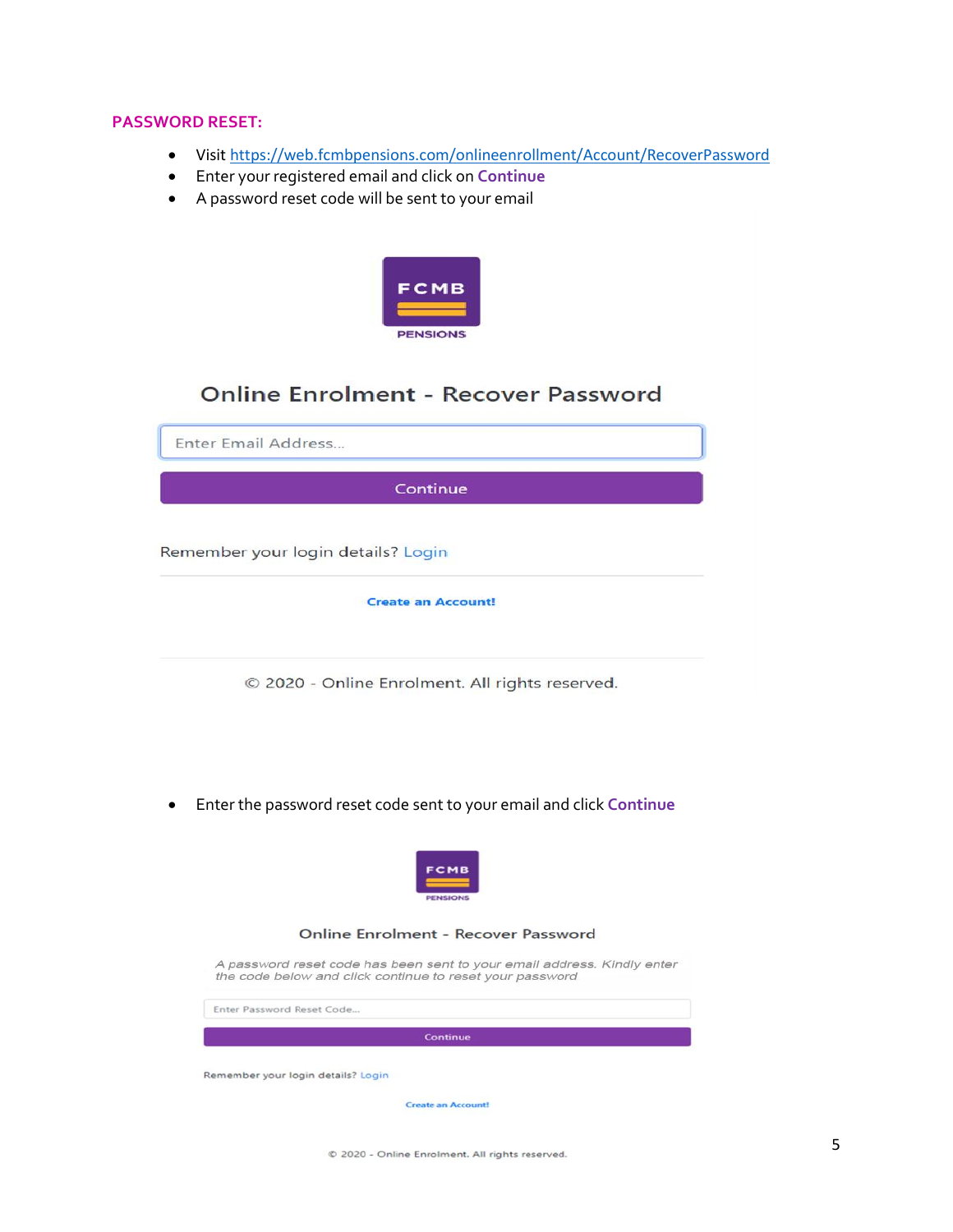- Enter your new password and confirm new password
- Click on **Reset Password**



### **Online Enrolment - Recover Password**

| Confirm New Password               |                           |  |
|------------------------------------|---------------------------|--|
|                                    | <b>Reset Password</b>     |  |
|                                    |                           |  |
|                                    |                           |  |
| Remember your login details? Login |                           |  |
|                                    |                           |  |
|                                    | <b>Create an Account!</b> |  |

 After successfully changing your password, enter your email address, new password and click on **Login** to continue your registration.



© 2020 - Online Enrolment. All rights reserved.